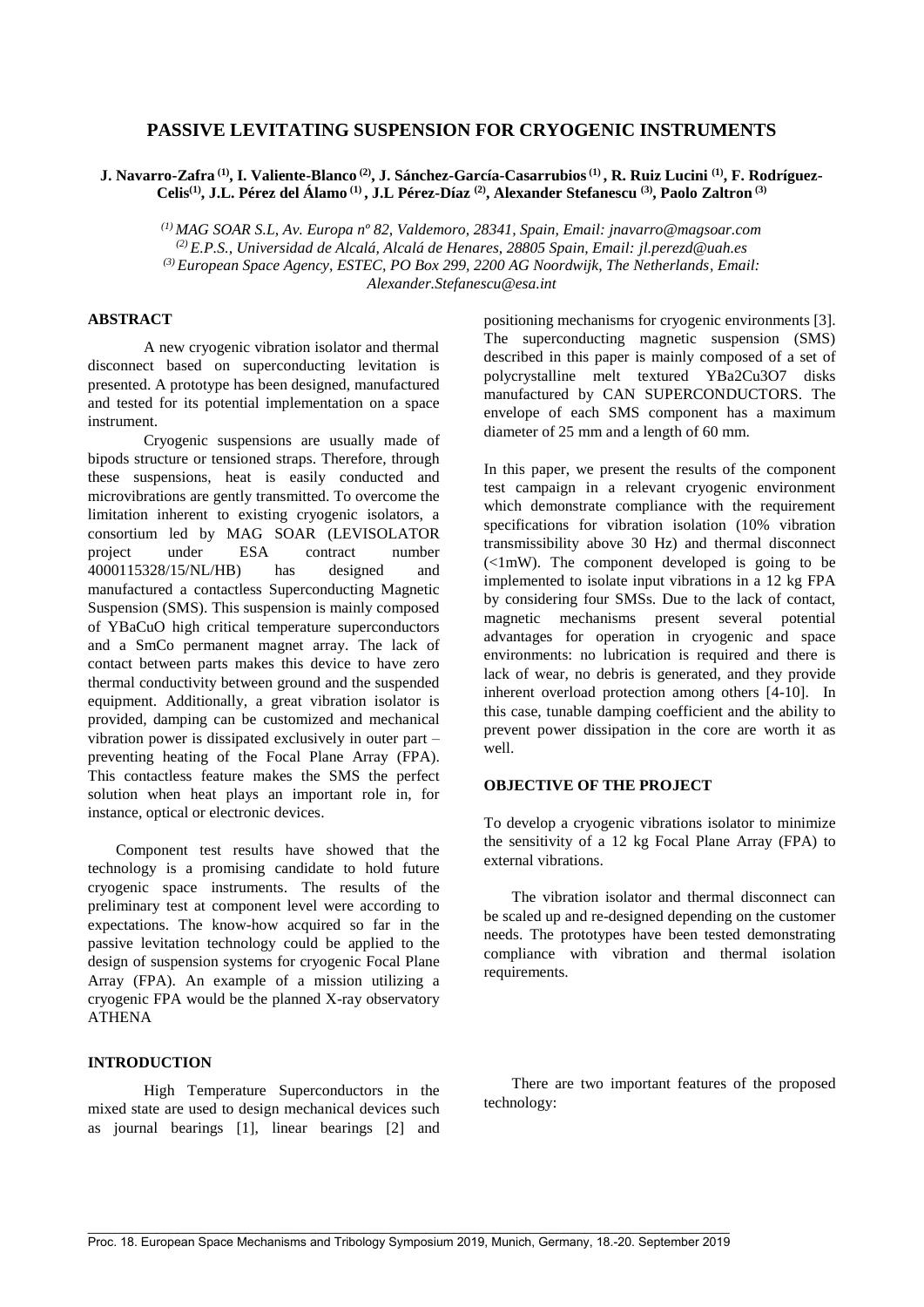1) Isolate vibrations by a factor of 10 at 30 Hz. The expected transmissibility curve on radial direction for the 6 DOF system is depicted on the following figure (see black solid line). In this direction, there are three peaks which corresponds with the different modes of the suspended mass in that excitation direction. There are several modes that are not observed e.g. mode 2. This is justified due to the null mass participation of this mode in the radial direction. Additionally, it is observed the transmissibility curve for a single component by considering a 3% damping ratio (green line on Fig. 1).



*Figure 1: Expected transmissibility curve of the vibration's isolator for a 12 kg FPA*

2) The proposed solution eliminates thermal conductivity between ground and the suspended equipment i.e. FPA. This contactless feature makes the SMS the perfect solution when heat plays an important role in, for instance, optical or electronic devices. In Fig. 2 it is observed the temperatures of the PMs shaft (blue solid line) and superconductors (orange line). It is observed that while the PMs remains at room temperature, the superconductors are cooled down up to 10.78 K. Hence, due to the lack of contact, thermal conductivity between ground and the suspended mass is zero.



*Figure 2: Thermal disconnect feature (zero thermal conductivity)*

#### **EXPERIMENTAL SET UP**

In Fig. 3 it is presented the cryostat property of MAG SOAR used for component tests. Each component has been tested under high vacuum conditions (10-7mbar) and cryogenic temperatures. A thermal vacuum chamber equipped with a Cold Head model SRDK-4082D2-F50H, a scroll pump from Edwards model nXDS12i and a turbomolecular pump from Leybold model TurboVac 450i provides the cryogenic conditions for the breadboard tests. Inside the thermal vacuum chamber, a Voice Coil actuator from H2W technologies model VCS06-500-CR-01-MC with 1 micron resolution and 16 mm stroke is installed inside the vacuum chamber and moves the permanent magnets of the SMS. The actuator is equipped with a linear magnetic encoder from Renishaw with the same accuracy.



*Figure 3: High Vacuum Chamber with 4 K Cryohead*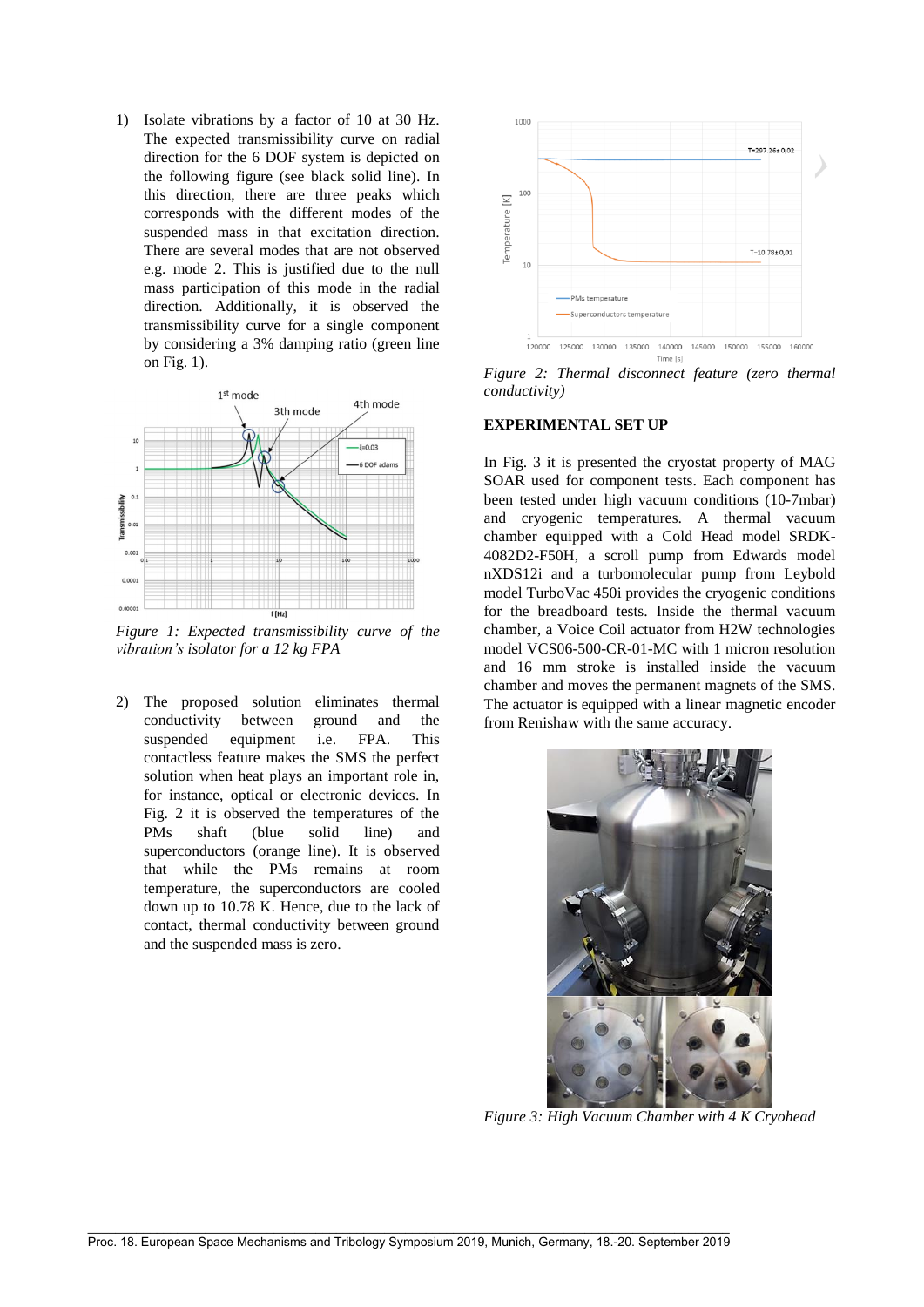A specifically designed magnetic shielding is installed minimizing the magnetic contamination of the Voice Coil Actuator and any kind of interaction with the bearing. To characterize the axial and radial forces a traction compression load cell with a measurement range of 50 N and 0.1% linearity error is rigidly connected to the Voice coil actuator on one side and to the permanent magnet arrangement on the other.

A PT100 sensor is mounted on the permanent magnet arrangement shaft and a silicon diode from Lakeshore model DT-760 is used to measure the temperature of the superconductor continuously. In Fig. 4 it is presented the main parts that form the testbench used for component test characterization.



*Figure 4: Test bench for axial characterization at 15 K*

# **COMPONENT EXPERIMENTAL RESULTS**

Four SMS specimens have been manufactured and tested (see Fig. 5). These specimens are responsible for vibration isolation and thermal disconnect of the 12 kg FPA.



*Figure 5: Four SMS specimens that will be combined to support the 12 kg FPA*

The experimental characterization campaign is based on the quasi-static motion of the permanent magnet arrangement in the axial and radial direction of the SMS keeping the superconductors rigidly connected to the ground. In a first step, the superconducting bearing is

assembled and the superconductors are field cooled in position. Once the process has been completed, a new temperature is set up and established and the whole process repeated.

### **AXIAL CHARACTERIZATION TESTS**

The SMS have been designed for working in two different scenarios:

- 1) Orbit scenario: The FPA is located in its orbit position i.e.  $Z_{min} = 0$  mm.
- 2) Ground scenario: The displacement of the 12 Kg FPA due to gravity shall be less than *Zmax* =3.5 mm in axial direction.

Taking these two scenarios into account, the load capacity (LC) of the superconductivity bearing has been defined as:

$$
LC = \frac{F_{max} - F_{min}}{2} \tag{1}
$$

being  $F_{max}$  the force corresponding with  $Z_{max}$  and  $F_{min}$ the force corresponding with *Zmin.* The equivalent stiffness  $(K_{eq})$  of the component is defined as:

$$
K_{eq} = -\frac{F_{max} - F_{min}}{Z_{max} - Z_{min}}\tag{2}
$$

Hence, in Fig. 7, force and stiffness vs. temperature from 90 K to 12K is depicted. When decreasing the temperature, it is observed that the force increases from 90 K to 30 K. Below 30 K, the force and stiffness remains constant. Therefore, the component reaches a stationary state of force and stiffness at temperatures below 30 K.



*Figure 6: Axial load capacity and stiffness vs. temperature. Red dots- Stiffness variation vs. temperature. Blue dots- Force variation vs. temperature.*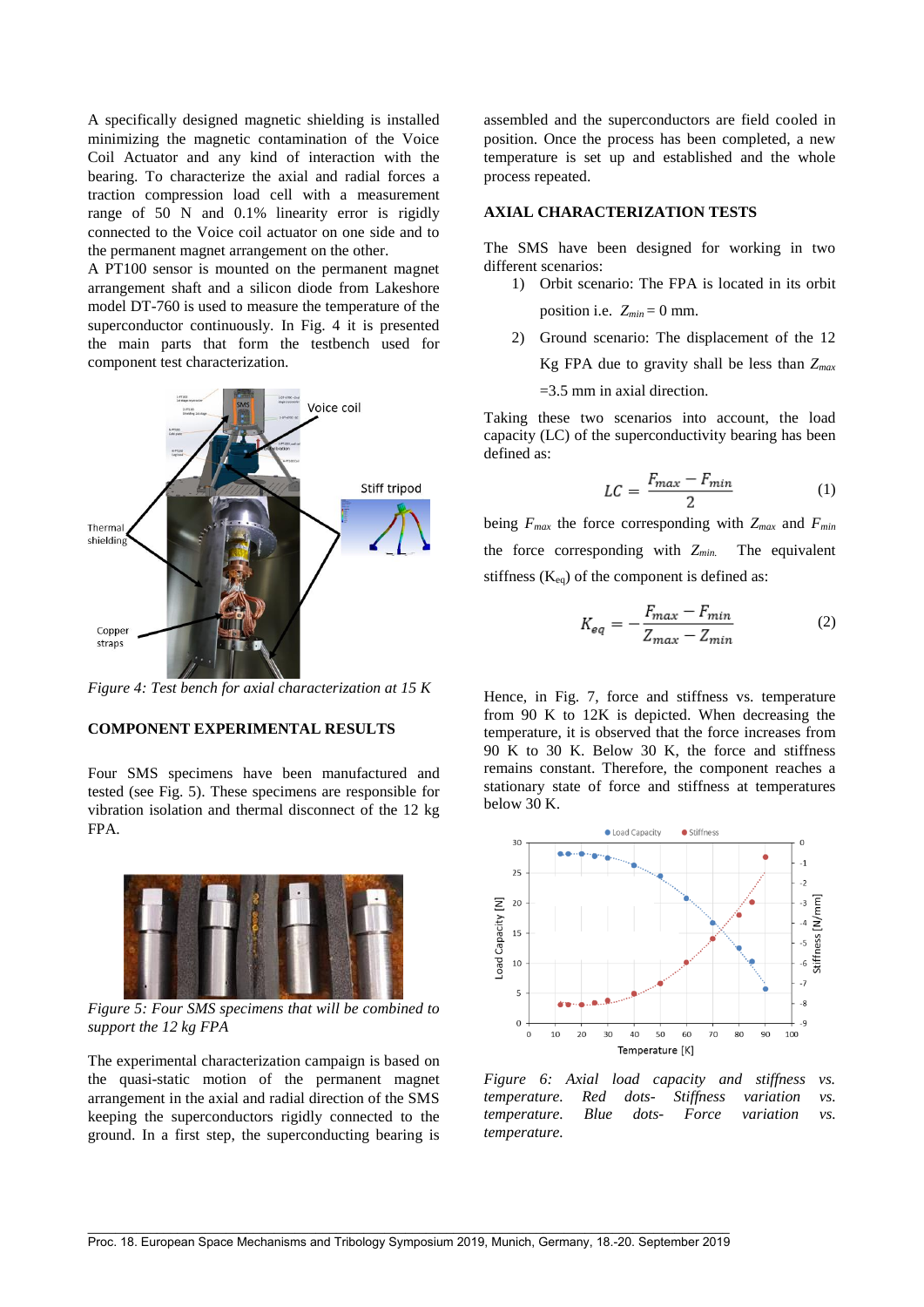#### **DAMPING**

To characterize the damping ratio of each component, a free oscillation test was carried out. For doing so, a new test set up was designed, manufactured and tested in order to characterize the behaviour of the SMS (see Fig. 8).



*Figure 7: Free oscillation test for damping ratio characterization.*

Initially, the suspended mass attached to the PMs was positioned by using a voice coil actuator. Once the SMS reaches the target temperature of 15 K, the voice coil actuator was switched off, therefore the suspended mass was free to move and to position (after stabilization) in the static position of equilibrium. In the following figure it is observed the displacement variation of the suspended mass vs time.



Figure 8: Displacement vs time of the suspended mass. It is observed that after a sudden event the system is stabilized in its equilibrium position.

# C**ONCLUSIONS**

In this paper a contactless Superconducting Magnetic Suspension (SMS) has been presented. The lack of contact between parts makes this product to have zero thermal conductivity between ground and the suspended equipment.

The SMSs presents constant load and stiffness capabilities below 30 K. Damping can be customized and mechanical vibration power is dissipated exclusively in outer part– preventing heating of the suspended equipment.

MAG SOAR know-how and previous heritage allow to design a device capable of isolate vibration by a factor of 10 at 30 Hz and to eliminate thermal conductivity between ground and the suspended equipment such as FPA. The vibration isolator and thermal disconnect can be scale up and re-design depending of the desired suspended mass.

#### **ACKNOWLEDGEMENTS**

LEVISOLATOR Project has been funded through ESA contract number 4000115328/15/NL/HB.

## **REFERENCES**

- [1] J. R. Hull, "Superconducting bearings," Supercond. Sci. Technol., vol. 13, no. 2, 1999.
- [2] J. L. Perez-Diaz, J. C. García-Prada, E. Diez-Jimenez, I. Valiente-blanco, B. Sander, L. Timm, J. Sanchez-Garcia-Casarrubios, F. Romera, and Heribert Argelaguet-Vilaseca, "Non-contact linear slider for cryogenic environment," Mech. Mach. Theory, vol. 49, no. 7, pp. 308–314, 2012.
- [3] J. Serrano-Tellez, F. Romera, D. Gonzalez-de-Maria, M. Lamensans, Heribert Argelaguet-Vilaseca, J. L. Perez-Diaz, J. Sanchez-Garcia-Casarrubios, E. Diez-jimenez, and I. Valienteblanco, "Experience on a cryogenic linear mechanism based on superconducting levitation," Mod. Technol. Space- Groundbased Telesc. Instrum., vol. II, 2012.
- [4] Pérez-Díaz, J. L., García-Prada, J. C., Díez-Jiménez, E., Valiente-Blanco, I., Sander, B., Timm, L & González-de-María, D. (2012). "Non-contact linear slider for cryogenic environment". Mechanism and Machine Theory, 49, 308-314.
- [5] Pérez-Díaz, J.L., Diez-Jimenez, E., Valiente-Blanco, I., Cristache, C., Alvarez-Valenzuela, M.-A.,Sanchez-Garcia-Casarrubios, J., Ferdeghini, C., Canepa, F., Hornig,W., Carbone, G., et al. "Performance of Magnetic-Superconductor Non-Contact Harmonic Drive